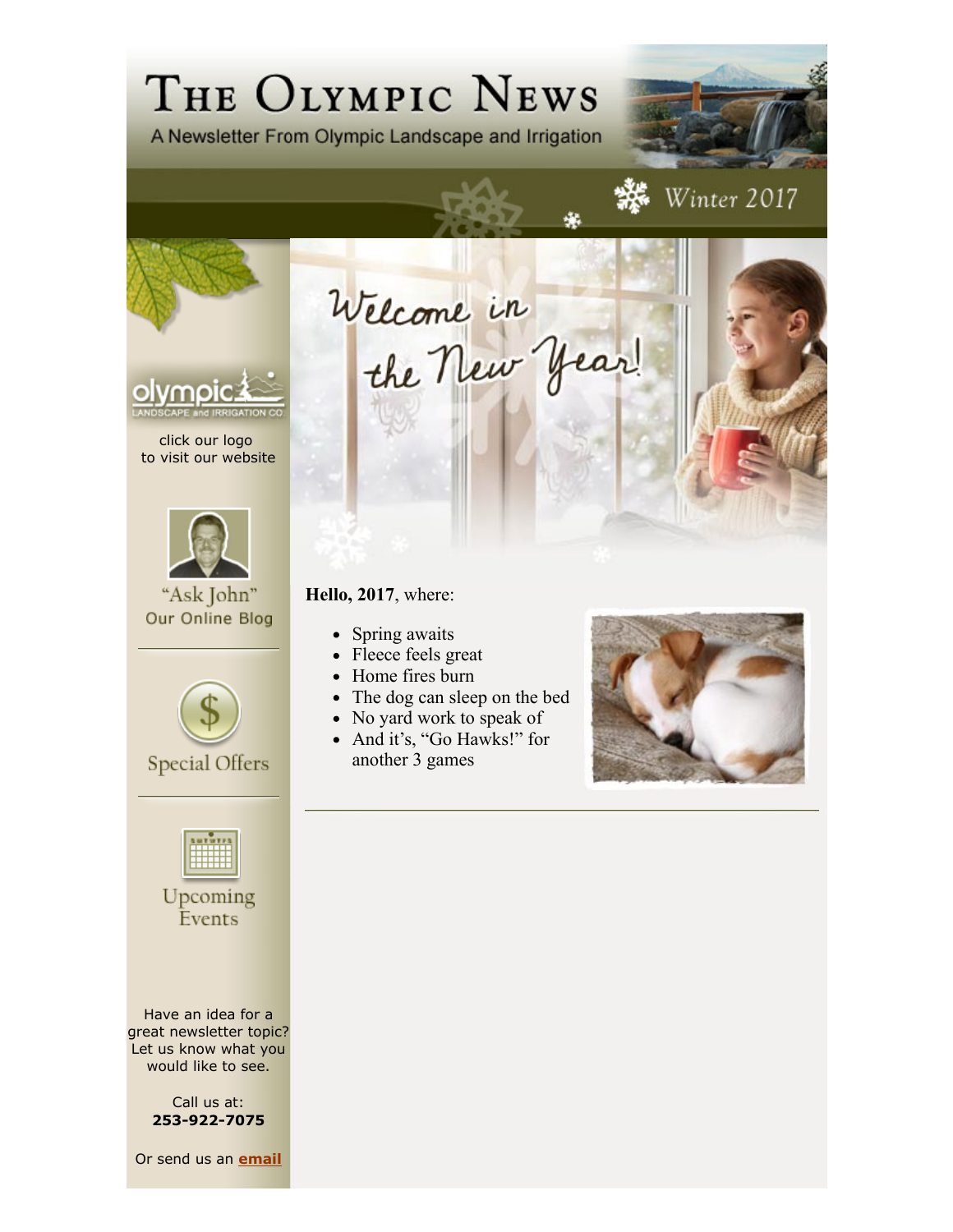

From very humble beginnings in 1977, we now approach our 40th Anniversary. So many wonderful memories... and a few tough ones, but they helped us grow and mature.

We have met and become friends with many customers and trades people. What a joy! And the Olympic Team has performed exceptionally over the years, installing great landscapes and providing professional service to the various landscape systems. These relationships and the landscape work we have been able to provide has made this venture all worthwhile.



A celebration is planned in July at CI Shenanigans on Tacoma's waterfront. Further information and an invitation will be sent out closer to the date of the party. Hope to see you there. Thank you for being a part of our history!!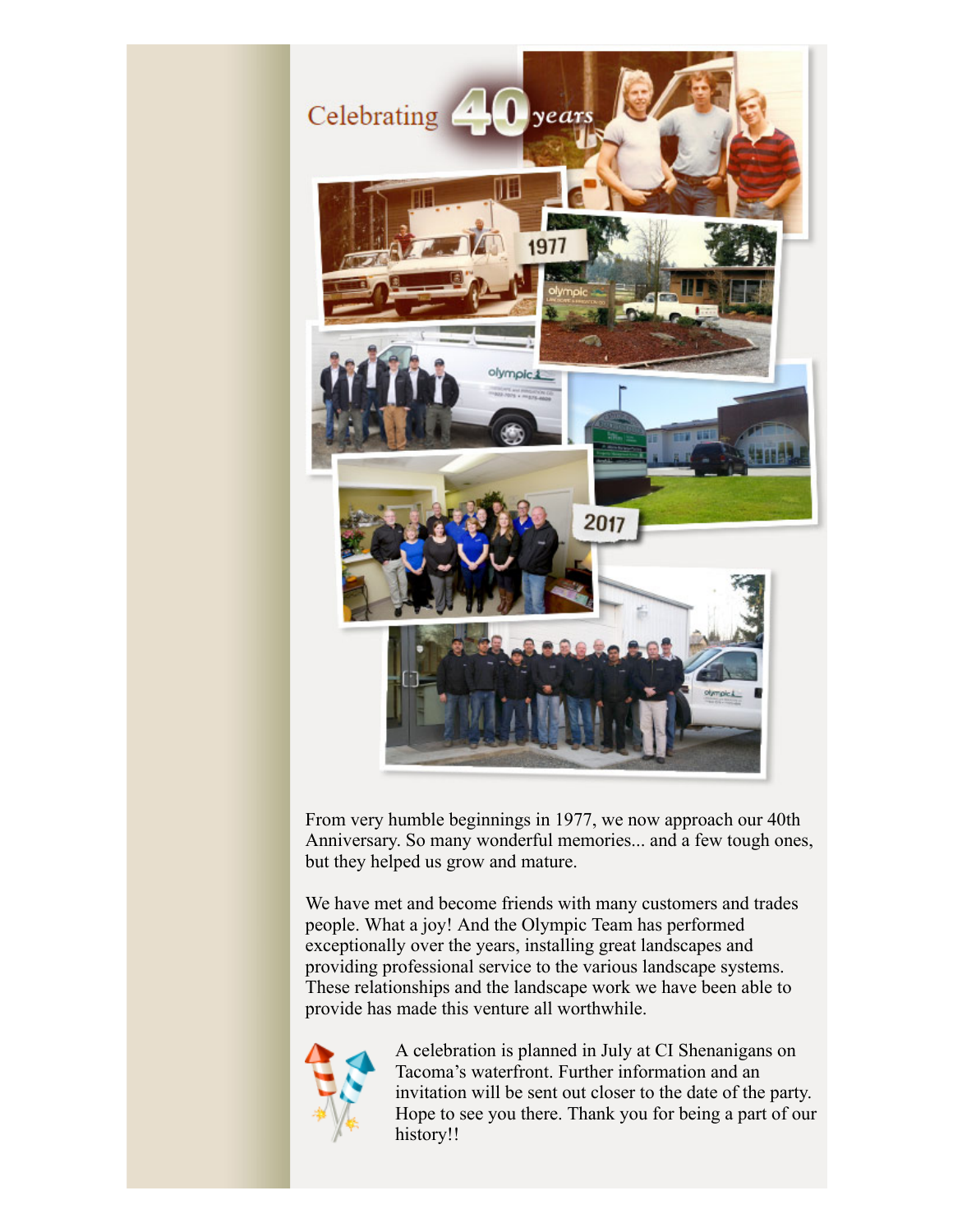### Best Landscaper for 2017?

Here we are again, hoping to be selected the Best Landscaper of South Sound for the 8th year in a row. You have helped make this possible by selecting us to perform work, selling us product and voting for us in the past. Will you do that again this year? Just follow the link below.

#### IT'S TIME TO PICK BEST OF THE SOUTH SOUND.



# Vote for the Best of the South Sound 2017 here!

You'll find us in the **Home & Garden section**. You may have to register but it's an easy deal. There are several categories you can get involved in, if you want, and it's kind of fun. Thank you for your vote!!



Olympic Landscape presents...



Our **HEAVY METAL ROCKS** display this year features – guess what?! – rock gabions (may have to look that one up!), rock seating at the fire pit and placement rock along with steel structures for support and charm.

The landscape includes paver patio areas, wood arbors, a sunken, secluded fire pit area and stone slab steps. A handsome, live-edge table, patio seating pieces with accent tables are part of the attractive décor and a number of garden art pieces are included. Plantings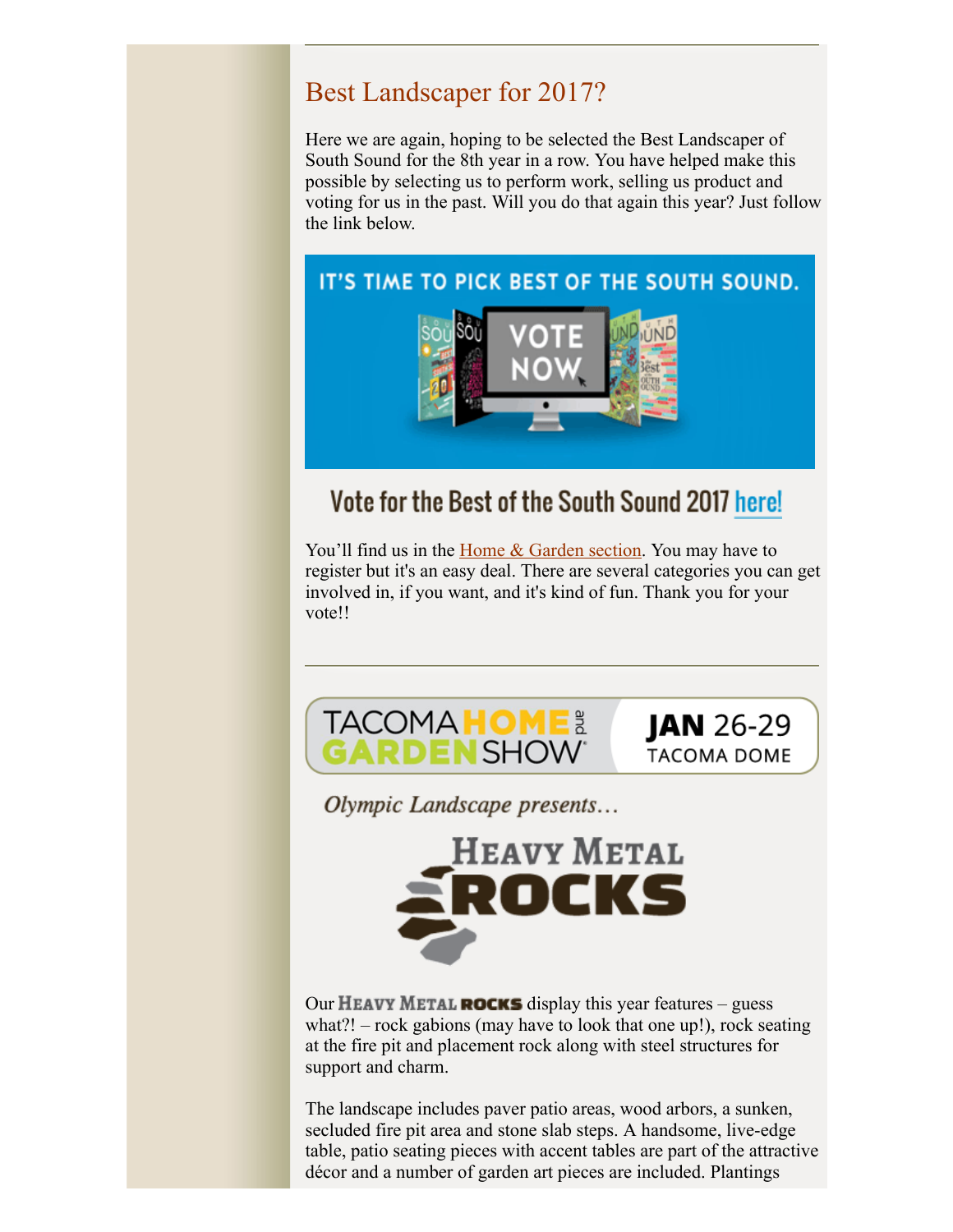throughout set off this wonderful landscape.

You are invited to come to the Tacoma Home and Garden Show at the end of this month and get caught up with the latest in home and yard remodel. While you are there, please stop by our Grand Display and stroll thru our landscape. When there you can **Enter to Win a FREE Landscape Design.** We look forward to seeing you!!

**Click here** for more Home Show details and how to win a free landscape design.



For tickets to the show email me,  $neil(\omega_0|ympiclandscape.com$  and tell me you want some free tickets to the show. I'll enter you in our drawing and at noon on Wednesday the 18th we will select the winners. We are giving away 3 pairs of tickets to this event and parking is free!



Spring is often thought of as a great time to landscape. And it is! If you want to make changes for the summer months so you can entertain, relax or simply enjoy the pleasing landscape then now is a good time to start the process.

Call us for a Free Site Visit with one of our professional designers. They'll come to your home and discuss your needs with you; and, if it seems appropriate, talk about how a landscape design would help.



Click to enlarge Click to enlarge

A creative plan by our talented and seasoned Landscape Design Team is a pathway to an imaginative garden, as well as a tool for budgeting landscape construction costs.

The first step? **Sign up for a FREE site visit!**